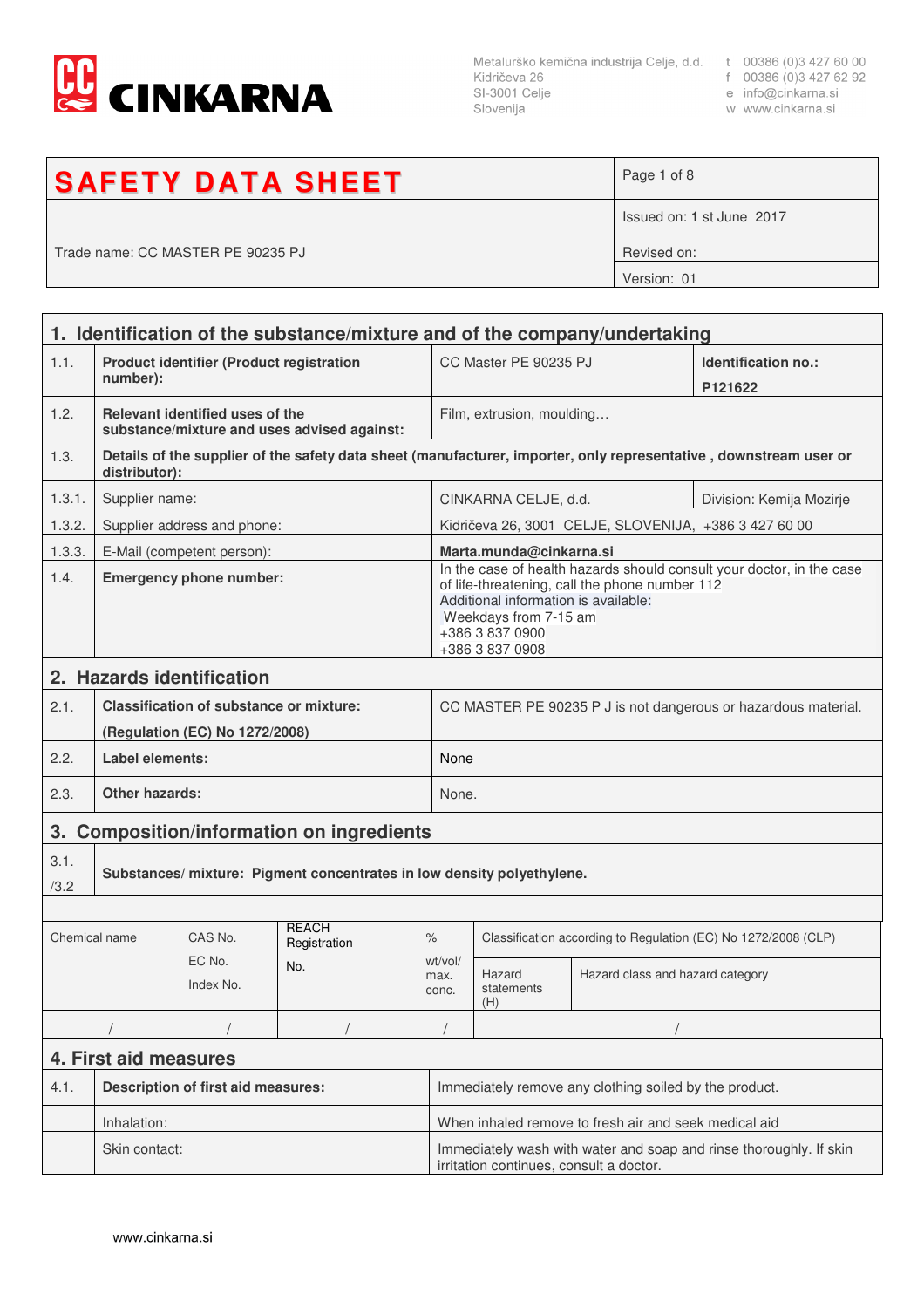Cinkarna Celje, SAFETY DATA SHEET **Page 2 of 8** Trade name: CC Master PE 90235 PJ

|        | Eyes/mycosis contact:                                                                          | Rinse eyes under running water for several minutes. Keep the eyes<br>opened. If symptoms persist, seek medical advice.                                                                        |
|--------|------------------------------------------------------------------------------------------------|-----------------------------------------------------------------------------------------------------------------------------------------------------------------------------------------------|
|        | Ingestion:                                                                                     | Rinse out the mouth and then drink plenty of water. If symptoms<br>persist, call for medical advice.                                                                                          |
| 4.2    | Most important symptoms and effects, acute<br>and delayed:                                     | Not known.                                                                                                                                                                                    |
| 4.3.   | Indication of any immediate medical attention<br>and special treatment needed:                 | Toasted part of body cooling with cold water.                                                                                                                                                 |
|        | 5. Firefighting measures                                                                       |                                                                                                                                                                                               |
| 5.1.   | <b>Extinguishing media</b>                                                                     |                                                                                                                                                                                               |
|        | Appropriate media:                                                                             | $CO2$ , foam, water.                                                                                                                                                                          |
|        | Inappropriate media:                                                                           | Strong water jet                                                                                                                                                                              |
| 5.2.   | Specific hazards arising from the substance or<br>mixture:                                     | In case of fires, hazardous combustion gas is formed: CO and CO <sub>2</sub>                                                                                                                  |
| 5.3.   | <b>Advice for firefighters:</b>                                                                | Wear self-contained respiratory protective device. Wear fully                                                                                                                                 |
|        |                                                                                                | protective clothing.                                                                                                                                                                          |
|        | 6. Accidental release measures                                                                 |                                                                                                                                                                                               |
| 6.1.   | Personal precautions protective equipment and<br>emergency procedures                          | Usual precautions when handling the material.                                                                                                                                                 |
| 6.1.1. | For non-emergency persons:                                                                     | Prevent the transfer of material into surface water drainage system<br>and underground.                                                                                                       |
| 6.1.2. | For emergency responders:                                                                      | No requirements.                                                                                                                                                                              |
| 6.2.   | <b>Environmental precautions:</b>                                                              | Prevent the transfer of material into sewers and watercourses.                                                                                                                                |
| 6.3.   | Methods and material for containment and<br>cleaning:                                          |                                                                                                                                                                                               |
| 6.3.1. | Appropriate spillage retaining techniques (fencing,<br>covering drains, retaining procedures): | Collect spilled material in an appropriated container for disposal.<br>Deposit it based on regulation.                                                                                        |
| 6.3.2. | Appropriate cleaning procedures                                                                |                                                                                                                                                                                               |
|        | Neutralization techniques                                                                      | Not known.                                                                                                                                                                                    |
|        | Decontamination techniques                                                                     | Not known.                                                                                                                                                                                    |
|        | Absorbent materials                                                                            | Not known.                                                                                                                                                                                    |
|        | Cleaning techniques                                                                            | Use appropriate tools to put the spilled solid in an appropriate disposal<br>or recovery container. Reuse or recycle where possible.                                                          |
|        | Sucking techniques                                                                             | Central vacuuming.                                                                                                                                                                            |
|        | Required equipment for retaining /cleaning                                                     | Soil, sand, shovel.                                                                                                                                                                           |
| 6.3.3. | Inappropriate cleaning or retaining techniques                                                 | Do not rinse with water.                                                                                                                                                                      |
| 6.4.   | Reference to other sections:                                                                   | For further disposal measures see chapter 13.                                                                                                                                                 |
|        | 7. Handling and storage                                                                        |                                                                                                                                                                                               |
| 7.1.   | <b>Precautions for safe handling</b>                                                           |                                                                                                                                                                                               |
| 7.1.1. | Recommendations shall be specified to:                                                         |                                                                                                                                                                                               |
|        | Safe handing of substance or mixture:                                                          | Handle in contained and properly designed equipment system. Use<br>with adequate ventilation. Avoid ingestion and inhalation. Keep away<br>from uncontrolled heat and incompatible materials. |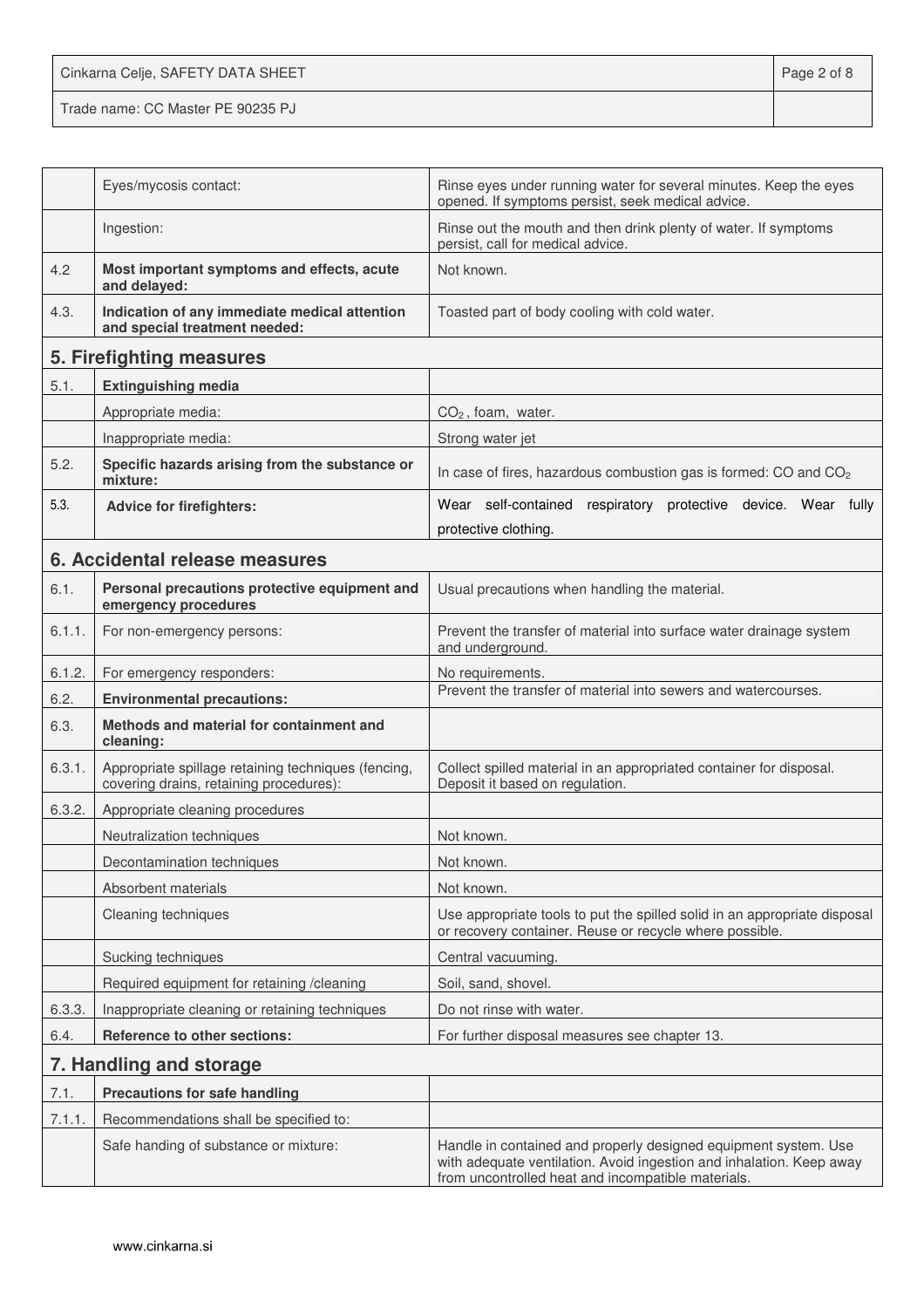| Cinkarna Celje, SAFETY DATA SHEET | Page 3 of 8 |
|-----------------------------------|-------------|
| Trade name: CC Master PE 90235 PJ |             |

|        | Prevent handling of incompatible substances or<br>mixtures:                                                         | Lay attention to the warnings on the label.                                                                                                                                                      |
|--------|---------------------------------------------------------------------------------------------------------------------|--------------------------------------------------------------------------------------------------------------------------------------------------------------------------------------------------|
|        | Reduce the release of the substance or mixture to<br>the environment:                                               | Packaging should be tightly closed and upright to prevent leakage.                                                                                                                               |
| 7.1.2. | General working hygiene (prohibited eating,<br>drinking and smoking within working area; washing<br>hands $\dots$ ) | Immediately remove any clothing soiled by the product. Avoid contact<br>with skin and eyes. During processing and handling of the product,<br>don't eat and drink. Avoid inhalation of dust.     |
| 7.2.   | Conditions for safe storage, including any<br>incompatibilities                                                     |                                                                                                                                                                                                  |
|        | Management of risk associated with:                                                                                 | Ground all material handling and transfer equipment to dissipate built-<br>up of static electricity.                                                                                             |
|        | - explosive atmospheres:                                                                                            | Every effort should be made to prevent the accumulation of powders<br>or fine dusts around material handling systems. ŽAccumulated<br>powders or fine dusts may form explosive air-dust mixture. |
|        | - corrosive substances:                                                                                             | Keep away from food, drink and the strong oxidizers.                                                                                                                                             |
|        | - incompatible substances or mixtures:                                                                              | The premises must be adequately ventilated.                                                                                                                                                      |
|        | - evaporation substances:                                                                                           | Keep from sources of ignition, heat and open flame.                                                                                                                                              |
|        | - potential ignition sources:                                                                                       | Precautions against electrostatic electricity, the use of grounded<br>equipment.                                                                                                                 |
|        | How to control the effects of                                                                                       |                                                                                                                                                                                                  |
|        | - weather conditions:                                                                                               | Store in a dry place.                                                                                                                                                                            |
|        | - ambient pressure:                                                                                                 | There are no requirements.                                                                                                                                                                       |
|        | - temperature:                                                                                                      | Do not store above 25 °C.                                                                                                                                                                        |
|        | - sunlight:                                                                                                         | Keep away from heat and direct sunlight.                                                                                                                                                         |
|        | - humidity:                                                                                                         | Store the product in dry and cold place. Keep away from heat, direct<br>sunlight and moisture. Keep in well-closed packaging.                                                                    |
|        | - vibrations:                                                                                                       | There are no requirements.                                                                                                                                                                       |
|        | Securing integrity of substance or mixture by use<br>of:                                                            |                                                                                                                                                                                                  |
|        | - stabilisers:                                                                                                      | There are no requirements.                                                                                                                                                                       |
|        | - antioxidants:                                                                                                     | There are no requirements.                                                                                                                                                                       |
|        | Other advice including:                                                                                             |                                                                                                                                                                                                  |
|        | - ventilation requirements;                                                                                         | Facilities must be adequately ventilated.                                                                                                                                                        |
|        | - specific designs for storage rooms or vessels<br>(including retention walls and ventilation):                     | No special measures required.                                                                                                                                                                    |
|        | - quantity limitations regarding storage conditions:                                                                | No special measures required.                                                                                                                                                                    |
|        | - packaging compatibility:                                                                                          | No special measures required.                                                                                                                                                                    |
| 7.3.   | Specific end use(s):                                                                                                | Colouring of polyethylene products.                                                                                                                                                              |
|        | 8. Exposure control/ personal protection                                                                            |                                                                                                                                                                                                  |
| 8.1.   | <b>Control parameters</b>                                                                                           |                                                                                                                                                                                                  |
| 8.1.1. | Limit values (MV):                                                                                                  |                                                                                                                                                                                                  |
|        | <b>DNEL</b>                                                                                                         | Titanium dioxide: 10 mg/m <sup>3</sup>                                                                                                                                                           |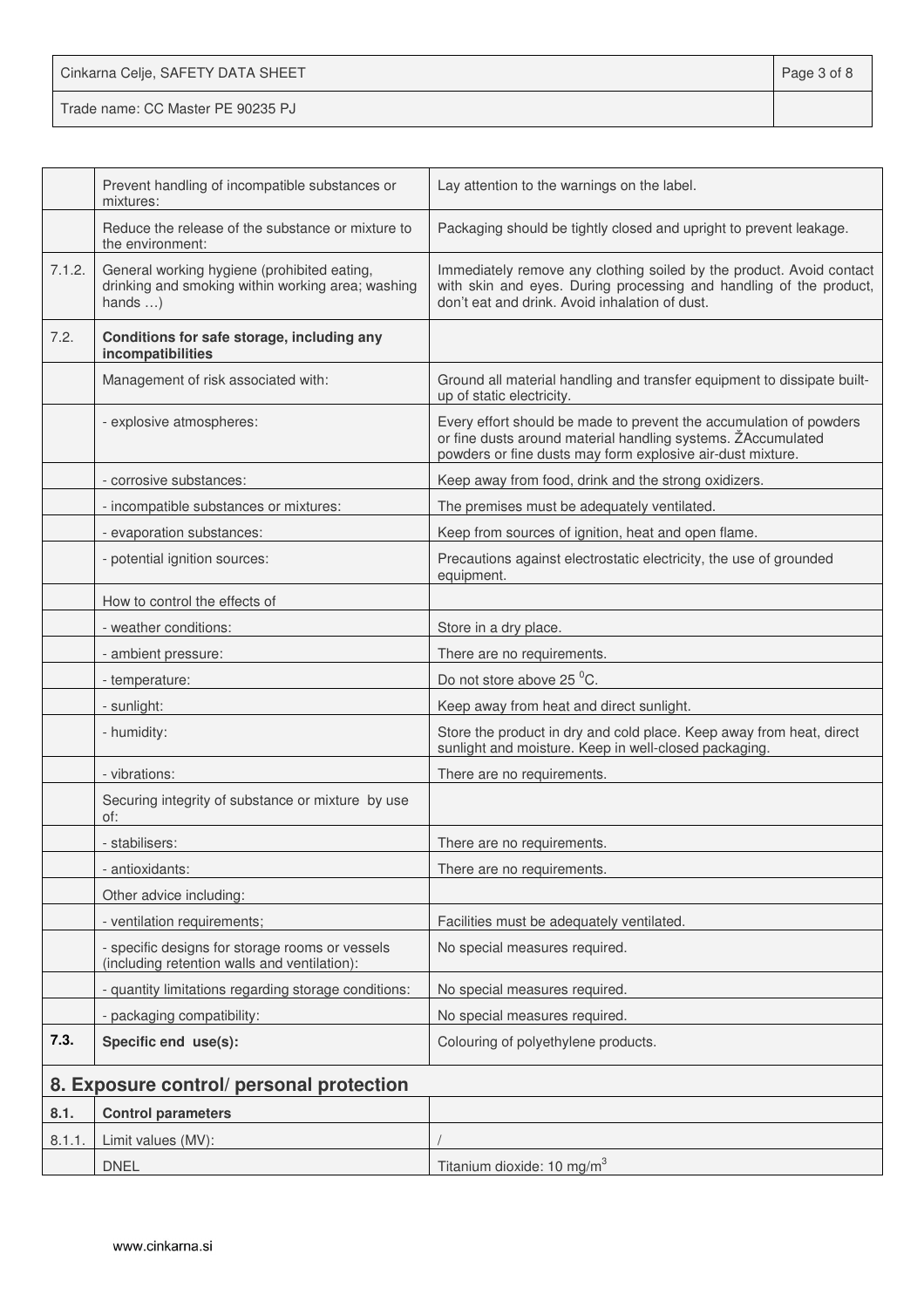Cinkarna Celje, SAFETY DATA SHEET **Page 4 of 8** 

Trade name: CC Master PE 90235 PJ

|        | <b>PNEC</b>                                               | Titanium dioxide:                                                                                                                                                                                                                                                                                                                                                                                                                                                                   |
|--------|-----------------------------------------------------------|-------------------------------------------------------------------------------------------------------------------------------------------------------------------------------------------------------------------------------------------------------------------------------------------------------------------------------------------------------------------------------------------------------------------------------------------------------------------------------------|
|        |                                                           | Freshwater: $> 0,127$ mg/l                                                                                                                                                                                                                                                                                                                                                                                                                                                          |
|        |                                                           | Freshwater deposits: > 1000 mg/kg                                                                                                                                                                                                                                                                                                                                                                                                                                                   |
|        |                                                           | Sea water: $> 0.62$ mg/l                                                                                                                                                                                                                                                                                                                                                                                                                                                            |
|        |                                                           | Sea water deposits: > 100 mg/kg                                                                                                                                                                                                                                                                                                                                                                                                                                                     |
|        |                                                           | Soil: > 100 mg/kg                                                                                                                                                                                                                                                                                                                                                                                                                                                                   |
|        |                                                           | Wastewater treatment plant: $> 100$ mg/kg                                                                                                                                                                                                                                                                                                                                                                                                                                           |
| 8.2.   | <b>Exposure control</b>                                   |                                                                                                                                                                                                                                                                                                                                                                                                                                                                                     |
| 8.2.1. | Appropriate engineering controls:                         | Ventilation on the work place.                                                                                                                                                                                                                                                                                                                                                                                                                                                      |
| 8.2.2. | Personal protective equipment:                            |                                                                                                                                                                                                                                                                                                                                                                                                                                                                                     |
|        | - respiratory protection:                                 | If engineering controls and ventilation are not sufficient to prevent<br>built-up of aerosols, vapours or dusts, appropriate NIOSH approved<br>air-purifying respirators or self-contained breathing apparatus<br>appropriate for exposure potential should be used. Air-supplied<br>breathing apparatus must be used when oxygen concentrations are<br>low or if airborne concentrations exceed the limits of the air-purifyng<br>respirators. Dust musk, SIST EN 140:1999/AC:2000 |
|        | - skin protection:                                        | Protective clothing, SIST EN ISO 13688:2013                                                                                                                                                                                                                                                                                                                                                                                                                                         |
|        | - hand protection:                                        | Wear thermal insulating gloves whenever molten material is present.<br>SIST EN 374-3:2003/AC:2006                                                                                                                                                                                                                                                                                                                                                                                   |
|        | - eye/face protection:                                    | Safety goggles, SIST EN 166:2002                                                                                                                                                                                                                                                                                                                                                                                                                                                    |
|        | - heat radiation protection:                              | Gloves, SIST EN 407:2004                                                                                                                                                                                                                                                                                                                                                                                                                                                            |
|        | Other:                                                    | Before eating, drinking, or smoking, wash face and hands thoroughly<br>with soap and water.                                                                                                                                                                                                                                                                                                                                                                                         |
| 8.2.3. | Environment exposure control:                             | Do not allow product to reach ground water, water bodies or sewage<br>system.                                                                                                                                                                                                                                                                                                                                                                                                       |
|        | 9. Physical and chemical properties                       |                                                                                                                                                                                                                                                                                                                                                                                                                                                                                     |
| 9.1.   | Information on basic physical and chemical<br>properties: |                                                                                                                                                                                                                                                                                                                                                                                                                                                                                     |
|        | - appearance                                              | Solid, pellets                                                                                                                                                                                                                                                                                                                                                                                                                                                                      |
|        | - color                                                   | White                                                                                                                                                                                                                                                                                                                                                                                                                                                                               |
|        | - odor:                                                   | Odorles                                                                                                                                                                                                                                                                                                                                                                                                                                                                             |
|        | Upper/lower flammability or explosive limit:              | N.a.                                                                                                                                                                                                                                                                                                                                                                                                                                                                                |
|        | Relative density:                                         | $1,75 - 1,85$ g/m <sup>3</sup> at 20 <sup>o</sup> C                                                                                                                                                                                                                                                                                                                                                                                                                                 |
|        | Solubility:                                               | Insoluble in water                                                                                                                                                                                                                                                                                                                                                                                                                                                                  |
| 9.2.   | Other information:                                        | N.a.                                                                                                                                                                                                                                                                                                                                                                                                                                                                                |
|        | 10. Stability and reactivity                              |                                                                                                                                                                                                                                                                                                                                                                                                                                                                                     |
| 10.1.  | <b>Reactivity:</b>                                        | Stable and not reactive.                                                                                                                                                                                                                                                                                                                                                                                                                                                            |
| 10.2.  | <b>Chemical stability:</b>                                | Under normal conditions the products is stable.                                                                                                                                                                                                                                                                                                                                                                                                                                     |
| 10.3.  | Possible hazardous reactions:                             | This product is stable under normal use conditions for shock,                                                                                                                                                                                                                                                                                                                                                                                                                       |
|        |                                                           | vibration, pressure or temperature.                                                                                                                                                                                                                                                                                                                                                                                                                                                 |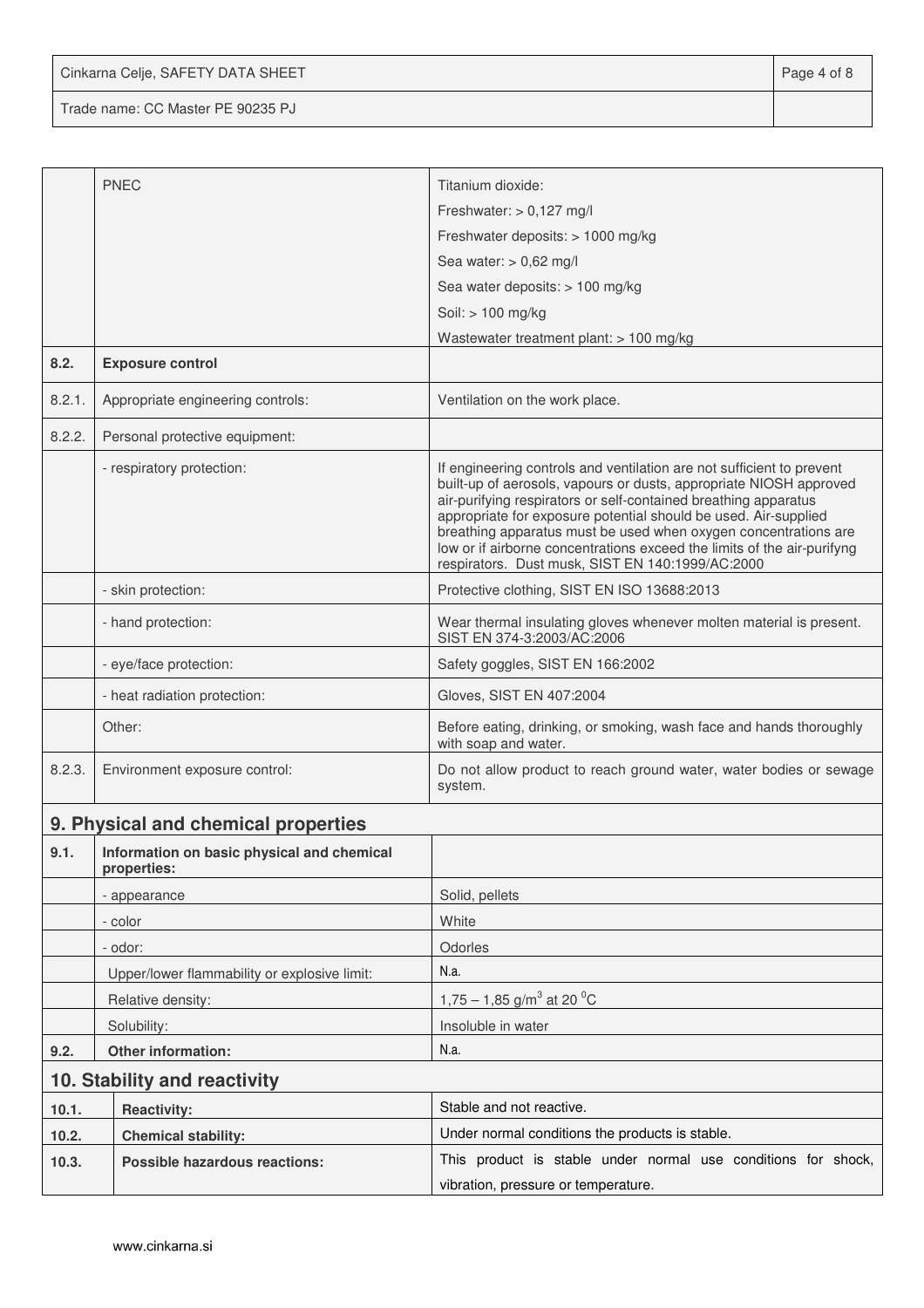Cinkarna Celje, SAFETY DATA SHEET **Page 5 of 8** Trade name: CC Master PE 90235 PJ

| 10.4. | <b>Conditions to avoid:</b>              | Avoid contact with flames or sparks. Do not heat temperatures<br>exceeding 350 °C.                                                                                                                                                                                                                                                                                                                                                                                                                                                                                                                                                                                                                                                                    |  |
|-------|------------------------------------------|-------------------------------------------------------------------------------------------------------------------------------------------------------------------------------------------------------------------------------------------------------------------------------------------------------------------------------------------------------------------------------------------------------------------------------------------------------------------------------------------------------------------------------------------------------------------------------------------------------------------------------------------------------------------------------------------------------------------------------------------------------|--|
| 10.5. | Incompatible materials:                  | Acid, alkali and oxidants.                                                                                                                                                                                                                                                                                                                                                                                                                                                                                                                                                                                                                                                                                                                            |  |
| 10.6. | <b>Hazardous decomposition products:</b> | Dust may from an explosive mixture with air, ignited by sparks<br>or source of ignition.                                                                                                                                                                                                                                                                                                                                                                                                                                                                                                                                                                                                                                                              |  |
|       | 11. Toxicological data                   |                                                                                                                                                                                                                                                                                                                                                                                                                                                                                                                                                                                                                                                                                                                                                       |  |
| 11.1. | Information on toxicological effects     |                                                                                                                                                                                                                                                                                                                                                                                                                                                                                                                                                                                                                                                                                                                                                       |  |
|       | - Acute toxicity:                        | Titanium dioxide:<br>Acute oral toxicity: LD 50/rat > 5000 mg/kg<br>Acute oral toxicity by inhalation: LD 50/4h rat > 6,82 mg/l                                                                                                                                                                                                                                                                                                                                                                                                                                                                                                                                                                                                                       |  |
|       | - skin corrosion/irritation:             | N.a.                                                                                                                                                                                                                                                                                                                                                                                                                                                                                                                                                                                                                                                                                                                                                  |  |
|       | - Serious eye damage/irritation:         | N.a.                                                                                                                                                                                                                                                                                                                                                                                                                                                                                                                                                                                                                                                                                                                                                  |  |
|       | - respiratory or skin sensitisation:     | May cause allergic reaction                                                                                                                                                                                                                                                                                                                                                                                                                                                                                                                                                                                                                                                                                                                           |  |
|       | - germ cell mutagenicity:                | N.a.                                                                                                                                                                                                                                                                                                                                                                                                                                                                                                                                                                                                                                                                                                                                                  |  |
|       | - Carcinogenicity:                       | In February 2006 the IARC came to the conclusion that there are not<br>enough evidence that titanium dioxide has carcinogenic effects in<br>humans. However, based on experiments in rats (inhalation), the IARC<br>notes that there is enough proof for carcinogenicity in the studied<br>animals (rats). General conclusion of the IARC is that Titanium<br>dioxide is "possibly carcinogen" to humans (class 2B).<br>This conclusion is based on the IARC rules that require the<br>identification of carcinogenicity be made by confirming the results<br>regarding the formation of tumours and performing two or more<br>independent researches in one living species in different laboratories<br>or on separate occasions by various methods. |  |
|       | - Toxicity for reproduction:             | It is not toxic for reproduction.                                                                                                                                                                                                                                                                                                                                                                                                                                                                                                                                                                                                                                                                                                                     |  |
|       | - STOT - single exposure:                | N.a.                                                                                                                                                                                                                                                                                                                                                                                                                                                                                                                                                                                                                                                                                                                                                  |  |
|       | - STOT - repeated exposure:              | N.a.                                                                                                                                                                                                                                                                                                                                                                                                                                                                                                                                                                                                                                                                                                                                                  |  |
|       | - Inhalation hazards:                    | N.a.                                                                                                                                                                                                                                                                                                                                                                                                                                                                                                                                                                                                                                                                                                                                                  |  |
|       | 12. Ecological information               |                                                                                                                                                                                                                                                                                                                                                                                                                                                                                                                                                                                                                                                                                                                                                       |  |
| 12.1. | <b>Toxicity:</b>                         | Titanium dioxide:<br>Toxicity for fish:<br>LC <sub>50</sub> / 96 h / Pimephales promelas (fathead minnow): > 1000 mg/l<br>Toxicity for aquatic organisms:<br>EC <sub>50</sub> / 72 h / Pseudokirchneriella subcapitata (green algae): 61 mg/l<br>Toxicity for aquatic invertebrates:<br>EC <sub>50</sub> / 48 h / Daphnia magna (water flea): > 1000 mg/l                                                                                                                                                                                                                                                                                                                                                                                             |  |
| 12.2. | Persistence and degradability:           | The product is bio non-degradable and insoluble in water.                                                                                                                                                                                                                                                                                                                                                                                                                                                                                                                                                                                                                                                                                             |  |
| 12.3. | <b>Accumulation in organisms:</b>        | The product does not accumulate in organisms.                                                                                                                                                                                                                                                                                                                                                                                                                                                                                                                                                                                                                                                                                                         |  |
| 12.4. | <b>Mobility in soil:</b>                 | N.a.                                                                                                                                                                                                                                                                                                                                                                                                                                                                                                                                                                                                                                                                                                                                                  |  |
| 12.5. | PBT and vPvB assessment results:         | Unclassified substance PBT/ Unclassified substance vPvB.                                                                                                                                                                                                                                                                                                                                                                                                                                                                                                                                                                                                                                                                                              |  |
|       | <b>Other adversative effects:</b>        | Do not allow product to reach ground water, water bodies or sewage                                                                                                                                                                                                                                                                                                                                                                                                                                                                                                                                                                                                                                                                                    |  |
| 12.6. |                                          | system.                                                                                                                                                                                                                                                                                                                                                                                                                                                                                                                                                                                                                                                                                                                                               |  |
|       | 13. Disposal considerations              |                                                                                                                                                                                                                                                                                                                                                                                                                                                                                                                                                                                                                                                                                                                                                       |  |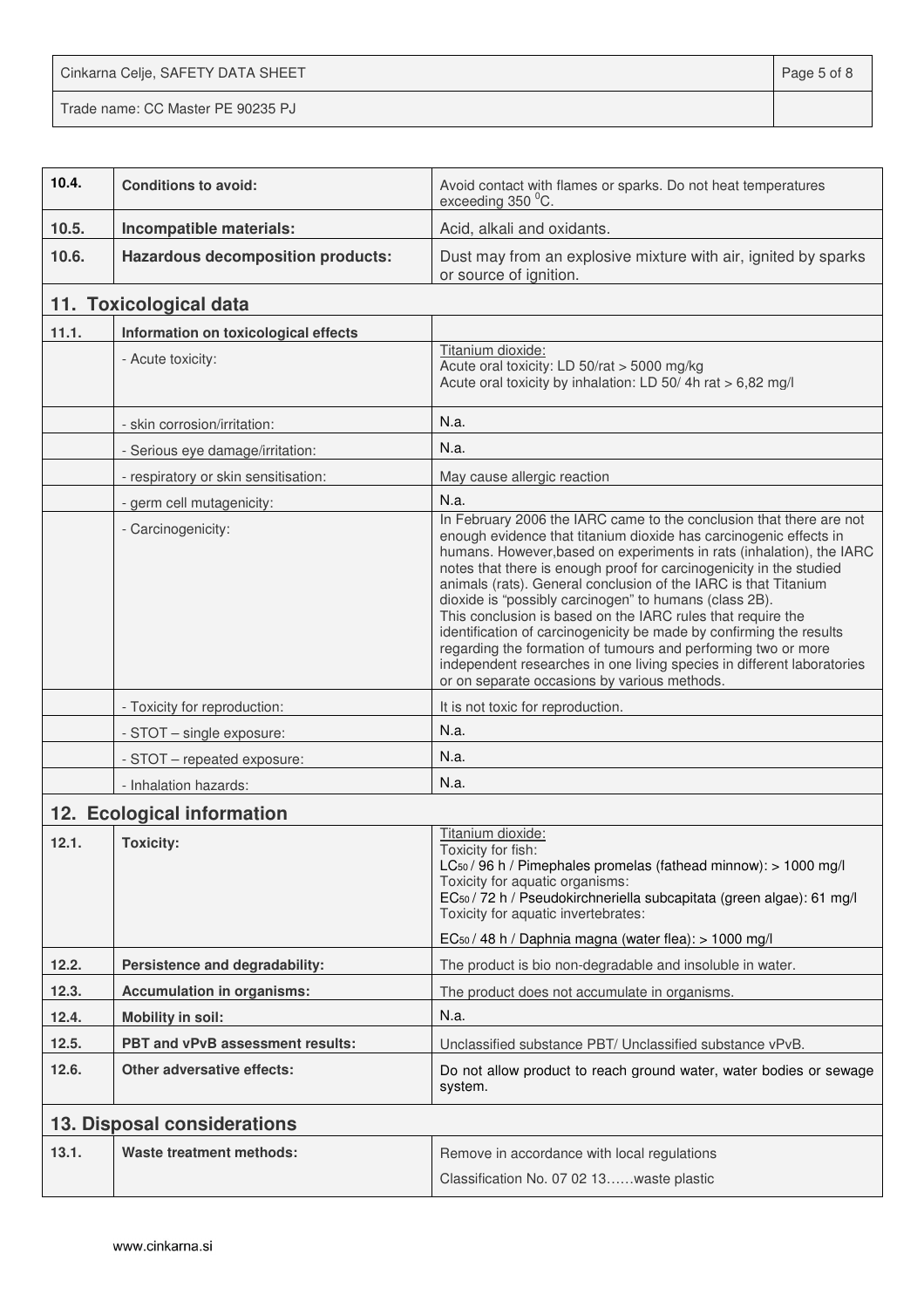Cinkarna Celje, SAFETY DATA SHEET **Page 6 of 8** and 2011 12 and 2012 12 and 2012 12 and 2012 12 and 2012 12 and 201 Trade name: CC Master PE 90235 PJ

|        | 14. Transport information                                                                                                                                                                                  |                                                                                                                                                                                                                                                                         |
|--------|------------------------------------------------------------------------------------------------------------------------------------------------------------------------------------------------------------|-------------------------------------------------------------------------------------------------------------------------------------------------------------------------------------------------------------------------------------------------------------------------|
|        | ADR, RID, AND, IMDG, ICAO-TI/IATA-DGR                                                                                                                                                                      |                                                                                                                                                                                                                                                                         |
| 14.1.  | <b>UN</b> number:                                                                                                                                                                                          |                                                                                                                                                                                                                                                                         |
| 14.2.  | UN proper shipping (technical name if<br>required):                                                                                                                                                        |                                                                                                                                                                                                                                                                         |
| 14.3   | <b>Transport hazard class:</b>                                                                                                                                                                             |                                                                                                                                                                                                                                                                         |
| 14.4.  | Packaging group:                                                                                                                                                                                           |                                                                                                                                                                                                                                                                         |
| 14.5.  | <b>Hazard to environment:</b>                                                                                                                                                                              |                                                                                                                                                                                                                                                                         |
| 14.6.  | <b>Special precautions for user:</b>                                                                                                                                                                       |                                                                                                                                                                                                                                                                         |
| 14.7.  | Bulk transport by MARPOL 73/78 Annex II<br>and IBC Code:                                                                                                                                                   |                                                                                                                                                                                                                                                                         |
| 14.8.  | Tunnel code:                                                                                                                                                                                               |                                                                                                                                                                                                                                                                         |
| 14.9.  | <b>Classification code:</b>                                                                                                                                                                                |                                                                                                                                                                                                                                                                         |
| 14.10. | <b>Hazard label:</b>                                                                                                                                                                                       |                                                                                                                                                                                                                                                                         |
|        | 15. Regulatory information                                                                                                                                                                                 |                                                                                                                                                                                                                                                                         |
| 15.1.  | Rules and regulations regarding health,<br>safety, and environmental hazard specific to<br>the substance or mixture:                                                                                       | Law of chemicals and regulation of classification, packaging and<br>labelling of hazard material and preparation.                                                                                                                                                       |
| 15.2.  | <b>Chemical safety assessment:</b>                                                                                                                                                                         | Chemical safety assessment was not made.                                                                                                                                                                                                                                |
|        | 16. Other information                                                                                                                                                                                      |                                                                                                                                                                                                                                                                         |
|        | Amendments made in the revised edition:                                                                                                                                                                    |                                                                                                                                                                                                                                                                         |
|        | List of relevant R phrases, hazard statements,<br>safety phrases and/or precautionary statements.<br>Write out the full text of any statement which are<br>not written out in full under Sections 2 to 15: |                                                                                                                                                                                                                                                                         |
|        | Training of personnel:                                                                                                                                                                                     | In accordance with technical instruction.                                                                                                                                                                                                                               |
|        | Sources:                                                                                                                                                                                                   | The data given here are based on current knowledge and experience.<br>The purpose of this Material Safety Data Sheet is to describe the<br>product in terms of its safety requirements. The data do not signify<br>any warranty with regard to the products properties. |
|        |                                                                                                                                                                                                            | Chemicals Act (Zkem-UPB1) Official Gazette of RS No.<br>110/2003, as amended (Official Gazette of RS, No. 16/2008 9/<br>$2011$ ).                                                                                                                                       |
|        |                                                                                                                                                                                                            | Act on occupational safety and health (ZVZD-1) Official Gazette<br>$\bullet$<br>of RS, No. 43/2011.                                                                                                                                                                     |
|        |                                                                                                                                                                                                            | Rules on the protection of workers from risks related to chemical<br>$\bullet$<br>agents at work (Official Gazette of RS, No. 100/2001, as<br>amended (Official Gazette of RS, No. 39/2005, 53/2007,<br>102/2010).                                                      |
|        |                                                                                                                                                                                                            | Regulation on the classification, packaging and labeling of<br>$\bullet$<br>dangerous preparations (Official Gazette of RS No. 67/2005, as<br>amended (Official Gazette of RS, no. 137/2006, 70/2008 and<br>88/2008, 126/2008, 81/2009).                                |
|        |                                                                                                                                                                                                            | Rules on reporting (Official Gazette of RS, No. 35/2011), as                                                                                                                                                                                                            |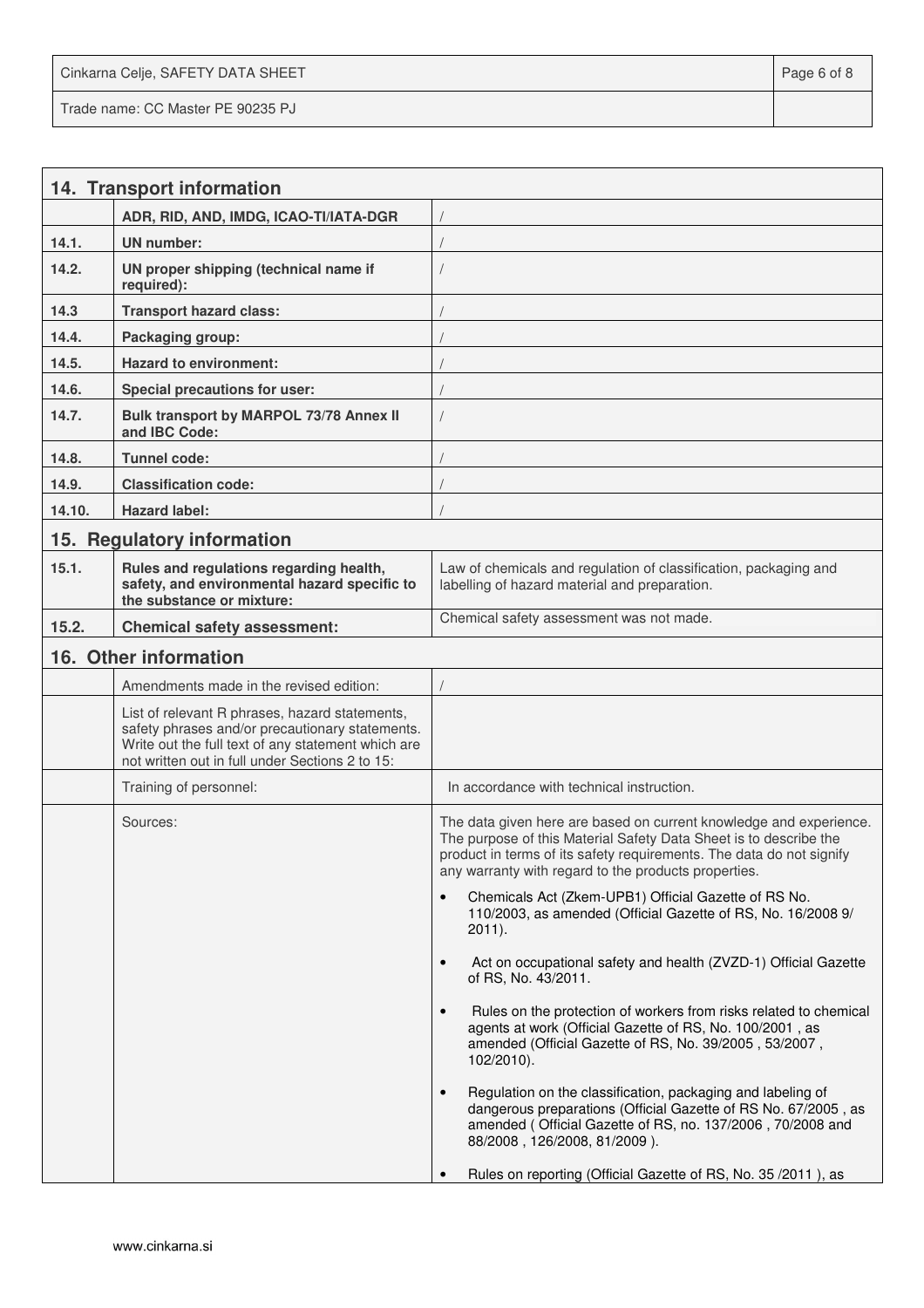| Cinkarna Celje, SAFETY DATA SHEET | Page 7 of 8 |
|-----------------------------------|-------------|
| Trade name: CC Master PE 90235 PJ |             |

|                                              |                        | amended (Official Gazette RS, No. 49/2013).                                                                                                                                                                                                                                                                                                                                                                                                                                                                                                                                                                                                                                                                                                                                                                                                                                                          |
|----------------------------------------------|------------------------|------------------------------------------------------------------------------------------------------------------------------------------------------------------------------------------------------------------------------------------------------------------------------------------------------------------------------------------------------------------------------------------------------------------------------------------------------------------------------------------------------------------------------------------------------------------------------------------------------------------------------------------------------------------------------------------------------------------------------------------------------------------------------------------------------------------------------------------------------------------------------------------------------|
|                                              | $\bullet$              | Regulation on the management of packaging and packaging<br>waste (Official Gazette RS, no. 84/2006).                                                                                                                                                                                                                                                                                                                                                                                                                                                                                                                                                                                                                                                                                                                                                                                                 |
|                                              | $\bullet$<br>34/2008). | Ordinance on Waste Management (Official Gazette of RS, No.                                                                                                                                                                                                                                                                                                                                                                                                                                                                                                                                                                                                                                                                                                                                                                                                                                           |
|                                              | $\bullet$<br>$\bullet$ | Regulation (EC) no. 1907/2006 of the European Parliament and<br>of the Council concerning the Registration, Evaluation,<br>Authorisation and Restriction of Chemicals (REACH),<br>establishing a European Chemicals Agency, amending Directive<br>1999/45/EC and repealing Council Regulation (EEC) No. 793/93<br>and Commission Regulation (EC) no. 1488/94 and Council<br>Directive 76/769/EEC and Commission Directives 91/155/EEC,<br>93/67/EEC, 93/105/EEC and 2000/21/EC, as amended (OJ EU<br>No. 453 /2010, 348/2013).<br>Regulation (EC) no. 1272/2008 of the European Parliament and<br>of the Council on classification, labeling and packaging of<br>substances and mixtures, amending and repealing Directives<br>67/548/EEC, 1999/45 / EC and amending Regulation (EC) no.<br>1907/2006, as amended (Official Gazette of RS, No. 790/2009<br>286/2011, 618/2012, 0487/2013, 758/2013). |
|                                              | $\bullet$              | Publication of titles and references of harmonised standards<br>under Union harmonisation legislation (2013/C 186/01).                                                                                                                                                                                                                                                                                                                                                                                                                                                                                                                                                                                                                                                                                                                                                                               |
| A key or legend to abbreviation and acronyms | ADI -                  | Acceptable Daily Intake                                                                                                                                                                                                                                                                                                                                                                                                                                                                                                                                                                                                                                                                                                                                                                                                                                                                              |
| used in the safety data sheet:               | ADN -                  | European Agreement concerning the International                                                                                                                                                                                                                                                                                                                                                                                                                                                                                                                                                                                                                                                                                                                                                                                                                                                      |
|                                              |                        | Carriage of Dangerous Goods by Inland Waterways                                                                                                                                                                                                                                                                                                                                                                                                                                                                                                                                                                                                                                                                                                                                                                                                                                                      |
|                                              | CLP-                   | Regulation (EC) No 1272/2008 on classification,                                                                                                                                                                                                                                                                                                                                                                                                                                                                                                                                                                                                                                                                                                                                                                                                                                                      |
|                                              |                        | packaging and labelling of substances and mixtures                                                                                                                                                                                                                                                                                                                                                                                                                                                                                                                                                                                                                                                                                                                                                                                                                                                   |
|                                              | PNEC -                 | <b>Predicted No Effect Concentration</b>                                                                                                                                                                                                                                                                                                                                                                                                                                                                                                                                                                                                                                                                                                                                                                                                                                                             |
|                                              | DNEL -                 | Derived No Effect Level                                                                                                                                                                                                                                                                                                                                                                                                                                                                                                                                                                                                                                                                                                                                                                                                                                                                              |
|                                              | STOT-                  | Specific target organ toxicity                                                                                                                                                                                                                                                                                                                                                                                                                                                                                                                                                                                                                                                                                                                                                                                                                                                                       |
|                                              | ADR -                  | European Agreement concerning the International                                                                                                                                                                                                                                                                                                                                                                                                                                                                                                                                                                                                                                                                                                                                                                                                                                                      |
|                                              |                        | Carriage of Dangerous Goods by Road                                                                                                                                                                                                                                                                                                                                                                                                                                                                                                                                                                                                                                                                                                                                                                                                                                                                  |
|                                              | CAS -                  | <b>Chemical Abstract Services</b>                                                                                                                                                                                                                                                                                                                                                                                                                                                                                                                                                                                                                                                                                                                                                                                                                                                                    |
|                                              | EINECS -               | European Inventory of Existing Commercial Chemical                                                                                                                                                                                                                                                                                                                                                                                                                                                                                                                                                                                                                                                                                                                                                                                                                                                   |
|                                              | GHS-                   | Substances<br>Globally Harmonised System of Classification and<br>Labelling of Chemicals                                                                                                                                                                                                                                                                                                                                                                                                                                                                                                                                                                                                                                                                                                                                                                                                             |
|                                              | <b>REACH-</b>          | Registration, Evaluation, Authorisation and Restriction of                                                                                                                                                                                                                                                                                                                                                                                                                                                                                                                                                                                                                                                                                                                                                                                                                                           |
|                                              |                        | Chemicals                                                                                                                                                                                                                                                                                                                                                                                                                                                                                                                                                                                                                                                                                                                                                                                                                                                                                            |
|                                              | ICAO-TI -              | International Civil Aviation Organisation - Technical                                                                                                                                                                                                                                                                                                                                                                                                                                                                                                                                                                                                                                                                                                                                                                                                                                                |
|                                              |                        | Instructions                                                                                                                                                                                                                                                                                                                                                                                                                                                                                                                                                                                                                                                                                                                                                                                                                                                                                         |
|                                              | IMDG -                 | Code International Maritime Dangerous Goods Code                                                                                                                                                                                                                                                                                                                                                                                                                                                                                                                                                                                                                                                                                                                                                                                                                                                     |
|                                              | IATA -                 | International Air Transport Association                                                                                                                                                                                                                                                                                                                                                                                                                                                                                                                                                                                                                                                                                                                                                                                                                                                              |
|                                              | ISO-                   | International Organization For Standardization                                                                                                                                                                                                                                                                                                                                                                                                                                                                                                                                                                                                                                                                                                                                                                                                                                                       |
|                                              | AOEL -                 | Acceptable Operator Exposure Level                                                                                                                                                                                                                                                                                                                                                                                                                                                                                                                                                                                                                                                                                                                                                                                                                                                                   |
|                                              |                        | NOAEL No - Observed Adverse Effect Level                                                                                                                                                                                                                                                                                                                                                                                                                                                                                                                                                                                                                                                                                                                                                                                                                                                             |